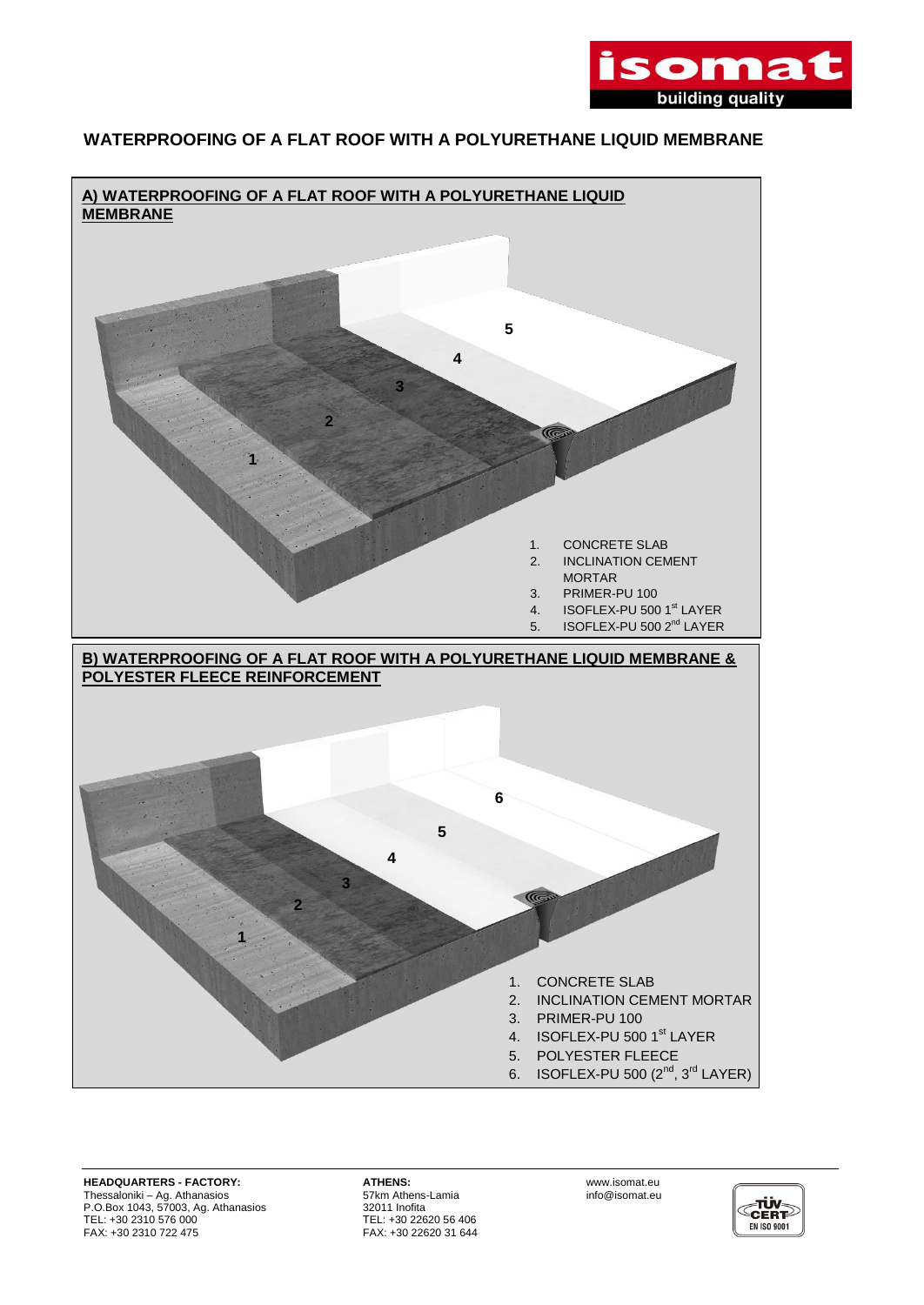

# **SOLUTION: Waterproofing of a flat roof with a polyurethane liquid membrane**

| <b>Related Materials</b>              |                                                                                                                   |
|---------------------------------------|-------------------------------------------------------------------------------------------------------------------|
| <b>ISOFLEX-PU 500</b>                 | One-component, polyurethane, waterproofing liquid membrane                                                        |
|                                       | for flat roofs                                                                                                    |
| PRIMER-PU 100<br><b>PRIMER-PU 140</b> | One-component polyurethane primer<br>Two-component polyurethane primer for surfaces with high<br>moisture content |
| <b>DUROCRET-PLUS</b>                  | Polymer-modified, fiber-reinforced repairing cement mortar                                                        |
| <b>SCREED-100</b>                     | Cementitious floor screed                                                                                         |
| POLYESTER FLEECE 60 gr/m <sup>2</sup> | Polyester fleece for reinforcing waterproofing layers                                                             |
| FLEX PU-30 S/FLEX PU-50 S             | Polyurethane sealants                                                                                             |
| <b>ACCELERATOR-5000</b>               | Special set accelerator for ISOFLEX-PU 500                                                                        |

## **I. NATURE OF PROBLEM-REQUIREMENTS**

Waterproofing of flat roofs, either done during the construction of a building or afterwards, should in addition to ensuring their full water tightness - show special resistance to weathering, reliability and durability, elasticity and good adhesion to the substrate.

### **II. SOLUTION**

These requirements are fully covered by the one-component, polyurethane liquid membrane ISOFLEX-PU 500. It shows excellent adhesion to the substrate, high flexibility, high resistance to weathering, as well as UV resistance. It shows high resistance to standing water, thus it can be used on flat roofs without particularly good slopes. It provides a simple, secure and easy solution to difficult sealing points (e.g. corners, edges, joints with roof outlets, etc.).

It creates a continuous, elastic membrane with excellent mechanical strength, without joints or seams, and is used for both total sealing of flat roof surfaces and for local waterproofing of cracks.

It may be applied to all common flat roof substrates, such as concrete, cement mortar, terrazzo, etc.

#### **III. APPLICATION**

#### **Substrate preparation**

The substrate must be dry (moisture content <4%) and free from loose particles, dust, grease, etc.

Local restorations or repairs of the roof elements (concrete, cement, etc.) are done using the polymer-modified, fiber-reinforced, PCC R3 type cement mortar **DUROCRET-PLUS.**

In case there is a need for filling or creating a total inclination layer, the ready-to-use, cementitious floor screed **SCREED-100** may be used**.**

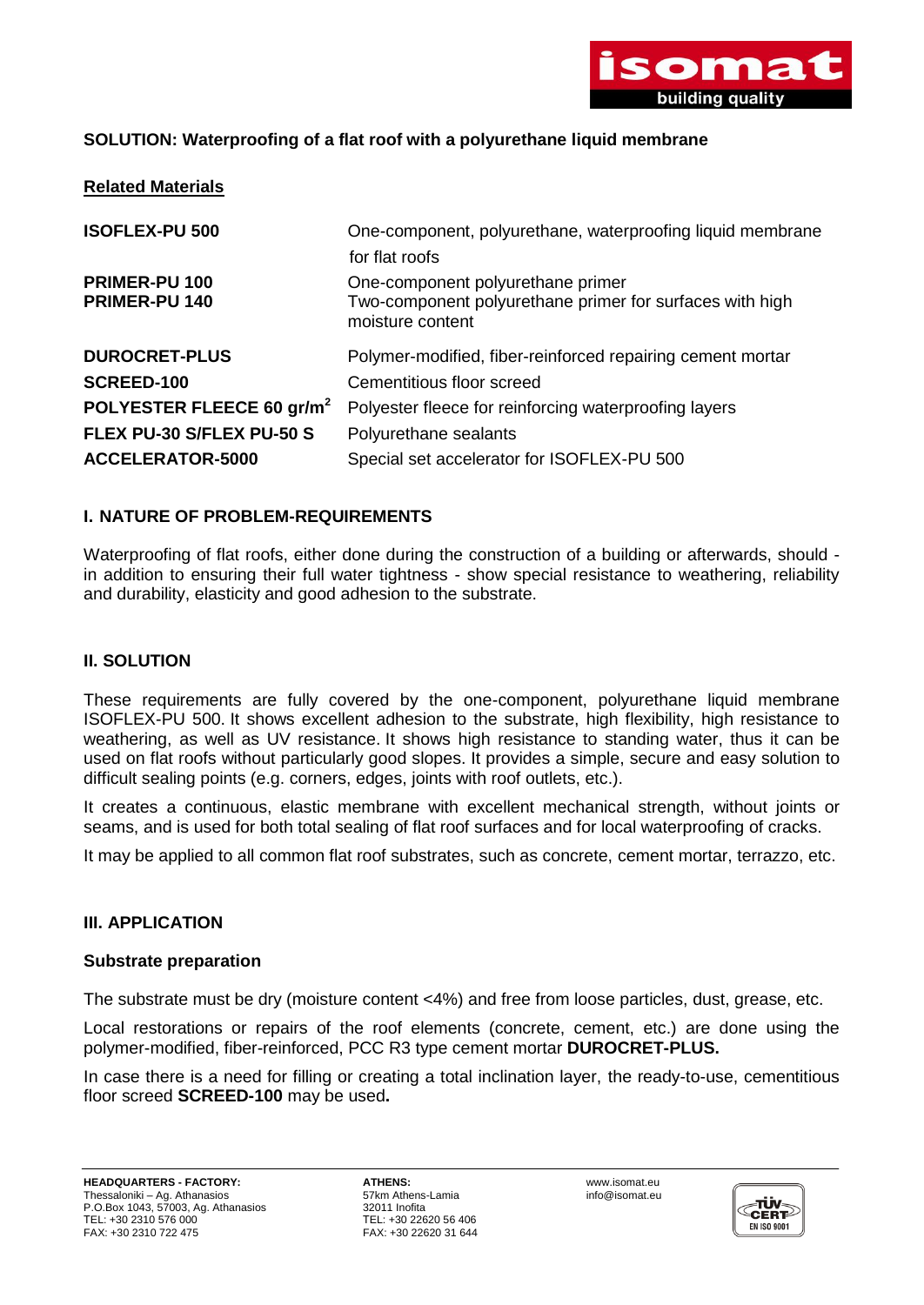

## **Surface priming**

As soon as the materials that may have been used for smoothing the substrate have dried, the onecomponent polyurethane primer, **PRIMER-PU 100** is applied on the clean and dry concrete surface (moisture content <4%). The primer is evenly applied across the surface with a brush, roller or by spraying.

Consumption of polyurethane primer PRIMER - PU 100: 200-300 g/m<sup>2</sup>.

In case the substrate has moisture content >4%, the PRIMER-PU 140 which is a polyurethane, twocomponent primer for surfaces with high moisture content is applied instead of the polyurethane primer PRIMER-PU 100.

Consumption of PRIMER-PU 140: 200-250 g/m<sup>2</sup>.

## **Application of the polyurethane, waterproofing, liquid membrane ISOFLEX-PU 500**

#### **Total waterproofing of the surface**

Before the application, it is recommended to slightly stir ISOFLEX-PU 500, until it becomes homogeneous. Extensive stirring should be avoided, in order to prevent air entrapment in the material.

ISOFLEX-PU 500 is applied by brush or roller in 2 layers. The first layer is applied 2-3 hours after priming and while PRIMER-PU 100 is still tacky. The second layer should be applied crosswise after 8-24 hours, depending on the weather conditions.

Consumption: approx. 1.0-1.5 kg/m<sup>2</sup>, depending on the substrate.

It is recommended to reinforce ISOFLEX-PU 500 with the polyester fleece along the edges at the junction of the flat roof with vertical elements (parapet, stairwell termination, etc.), pipe joints, ventilation joints, metal element joints, etc. As soon as the polyurethane primer PRIMER-PU 100 has set (approx. 2-3 hours), a coat of the polyurethane waterproofing liquid membrane ISOFLEX-PU 500 is applied along the junctions and, while it is still fresh, a 10 cm wide strip of polyester fleece  $(60 \text{ g/m}^2)$  is embedded. After 8-24 hours, depending on weather conditions, a second coat of the polyurethane waterproofing liquid membrane ISOFLEX-PU 500 is applied. After 8- 24 hours, depending on the weather conditions, a third layer is applied in the spots where reinforcement has been used for its full coverage.

Total consumption of the polyurethane, waterproofing liquid membrane in combination with the polyester fleece ISOFLEX- PU 500: 2.0-2.5 kg/m<sup>2</sup>, depending on the substrate.

## **A) In cases there are individual cracks in the substrate:**

As soon as the polyurethane primer PRIMER-PU 100 has set (approx. 2-3 hours), a coat of the polyurethane waterproofing liquid membrane ISOFLEX-PU 500 is applied along the cracks and, while it is still fresh, a 10 cm wide strip of polyester fleece (60 g/m<sup>2</sup>) is embedded. ISOFLEX-PU 500 is totally applied on the remaining surface in a single layer. After 8-24 hours, depending on weather conditions, a total second coat of the polyurethane waterproofing liquid membrane ISOFLEX-PU 500 is applied. After 8-24 hours, depending on the weather conditions, a third layer is applied in the spots where reinforcement has been used for its full coverage.

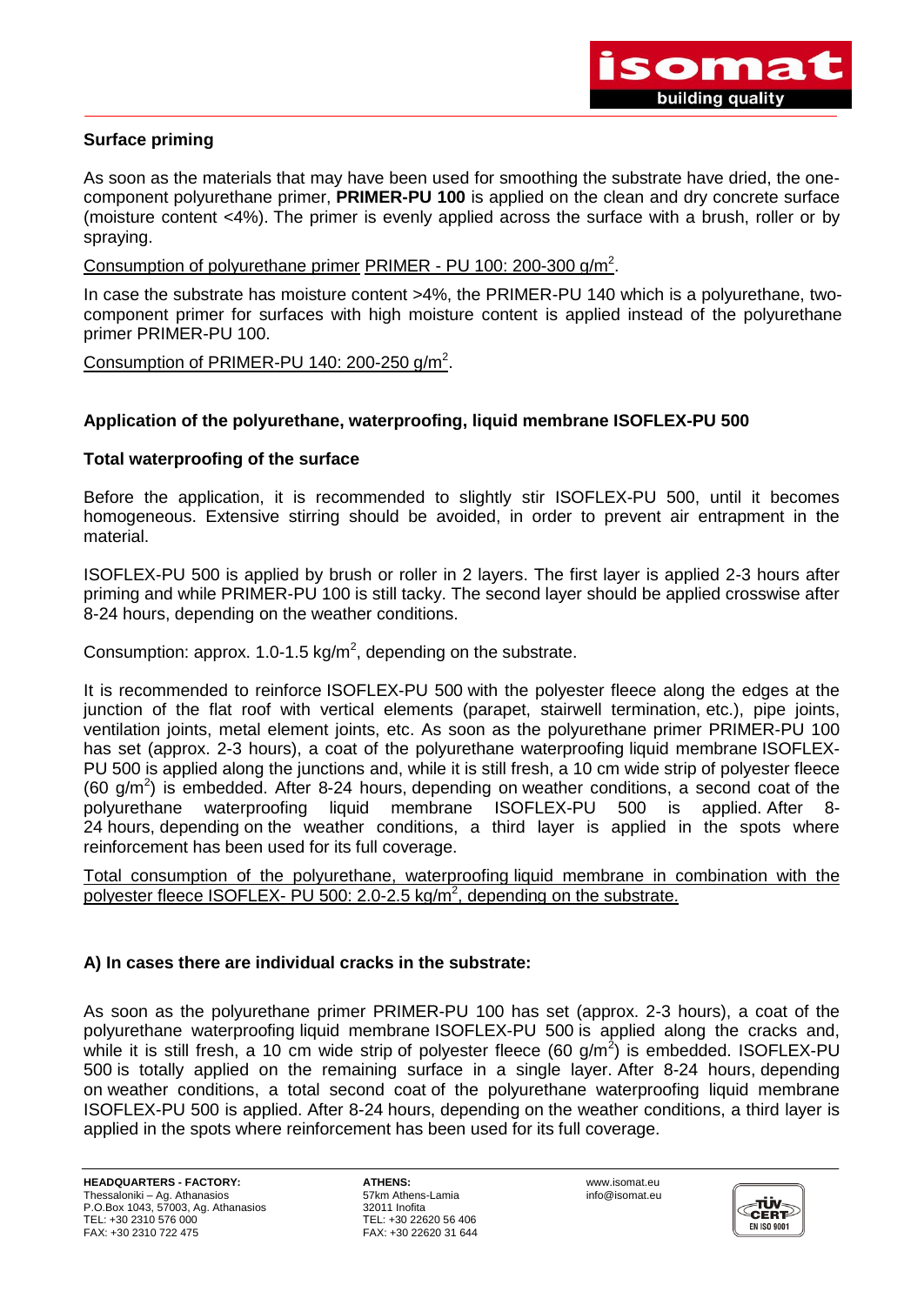

#### **Cracks on the substrate (wider than 1 mm) have to be initially primed locally and sealed with the polyurethane sealants FLEX PU-30 S or FLEX PU-50 S. In case of cracks < 1 mm, no sealing is required.**

It is recommended to reinforce ISOFLEX-PU 500 with the polyester fleece along the edges at the junction of the flat roof with vertical elements (parapet, stairwell termination, etc.), pipe joints, ventilation joints, metal element joints, etc.

ISOFLEX-500 could be applied also with the addition of ACCELERATOR-5000. ACCELERATOR-5000 is a special set accelerator for ISOFLEX-PU 500 that enables its application at low temperatures or in thicker layers. It also increases the thixotropy and mechanical strength of ISOFLEX-PU 500.

Total consumption of the polyurethane, waterproofing liquid membrane, ISOFLEX-PU 500: 1.0-1.5  $kg/m<sup>2</sup>$ , depending on the substrate.

## **B) In cases there are dense, multiple cracks in the substrate:**

As soon as the polyurethane primer PRIMER-PU 100 has dried (approx. 2-3 hours), the polyurethane waterproofing liquid membrane ISOFLEX-PU 500 is totally reinforced with 100 cm wide strips of **polyester fleece (60 g/m<sup>2</sup> )**, which overlap one other by 10 cm. The first layer of the polyurethane waterproofing liquid membrane ISOFLEX-PU 500 is applied in order to cover the reinforcement (to a width of 100 cm), and while it is still fresh, the strip of polyester fleece is embedded. The same application procedure is followed in the remaining surface. As soon as this layer has set, after 8-24 hours depending on weather conditions, two extra layers of the polyurethane waterproofing liquid membrane ISOFLEX-PU 500 are applied on the entire surface of the roof, fully covering the reinforcement. The second coat can be applied as soon as the first one has dried, after 8-24 hours, depending on the weather conditions.

ISOFLEX-500 could be applied also with the addition of ACCELERATOR-5000. ACCELERATOR-5000 is a special set accelerator for ISOFLEX-PU 500 that enables its application at low temperatures or in thicker layers. It also increases the thixotropy and mechanical strength of ISOFLEX-PU 500.

## Total consumption of the polyurethane, waterproofing liquid membrane, ISOFLEX- PU 500: 2.0-2.5  $kg/m<sup>2</sup>$ , depending on the substrate.

Waterproofing extends to the vertical surfaces (parapet, stairwell termination, etc.) to a minimum height of 15-20 cm, in order for a watertight basin to be formed.

### **Cracks on the substrate (wider than 1 mm) have to be initially primed locally and sealed with the polyurethane sealants FLEX PU-30 S or FLEX PU-50 S. In case of cracks < 1 mm, no sealing is required.**

It is recommended to reinforce ISOFLEX-PU 500 with the polyester fleece along the edges at the junction of the flat roof with vertical elements (parapet, stairwell termination, etc.), pipe joints, ventilation joints, metal element joints, etc.

# **IV. NOTES**

- It is recommended to totally reinforce ISOFLEX-PU 500 with the polyester fleece across the whole surface, whether there are cracks on the substrate or not.
- ISOFLEX-PU 500 may be applied when the ambient temperature is  $5^{\circ}$ C and rising, and the temperature of the substrate is a minimum of 3 degrees above the dew point. The maximum application temperature is approximately  $35^{\circ}$ C. Low temperatures retard curing while high